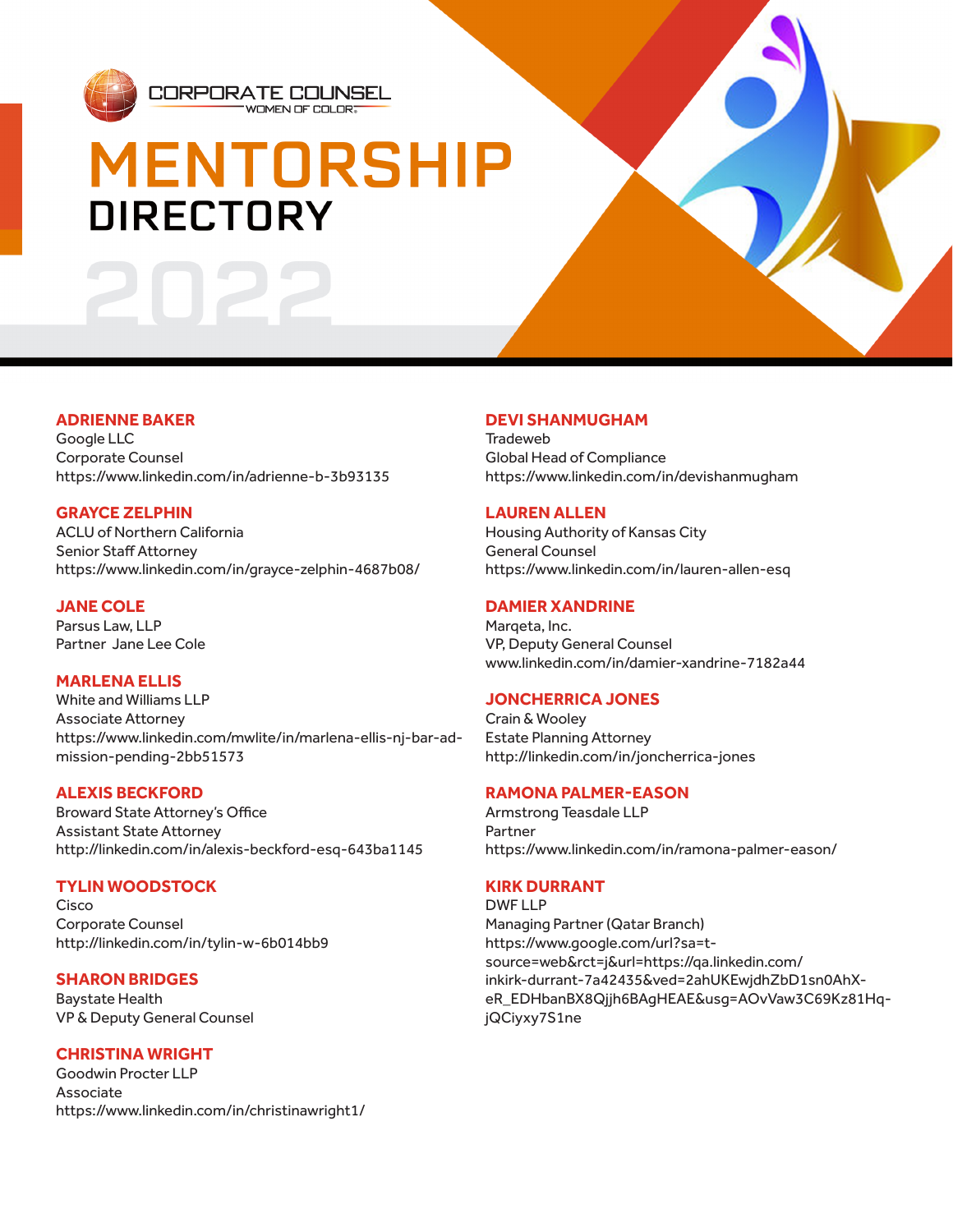## **RAMONA PALMER-EASON**

Armstrong Teasdale LLP Partner https://www.linkedin.com/in/ramona-palmer-eason/

#### **SPIWE JEFFERSON**

Amplify Education Deputy General Counsel https://www.linkedin.com/in/spiwejefferson

## **LISA MODICA**

**Halliburton** VP, Labor & Employment www.linkedin.com/in/lisa-m-9674205

#### **SHEETAL SHAH-JANI**

Continental Finance Company, LLC Corporate Counsel www.LinkedIn.com/in/sheetalshahjani

#### **KISHA BROWN**

Justis Connection Founder & ceo www.LinkedIn.com/in/kishaabrown

#### **GIL CUBIA**

CDW Corporation Director - Senior Counsel Global Ethics and Compliance linkedin.com/in/gilcubia

#### **NIAMH (O'LEARY-LIU)**

Blumentals Drift Head of Corporate Legal https://www.linkedin.com/in/niamhmarie

#### **DONNA TEMPLE**

Wells Fargo Senior Company Counsel https://www.linkedin.com/in/donaldinetemple/

#### **JEANINE BOTWE**

NBCUniversal Associate Counsel https://www.linkedin.com/in/jeanine-botwe/

## **ANDRÉS CANTERO**

Munger, Tolles & Olson LLP Associate https://www.linkedin.com/in/andrescantero

#### **LORI BAGGETT**

PODS Enterprises, LLC VP, Associate General Counsel www.linkedin.com/in/lori-baggett

## **SABA KHAN**

UBS Regulatory Compliance Counsel http://linkedin.com/in/saba-k-b11174154

#### **SERENA FARQUHARSON-TORRES**

Bristol Myers Squibb Executive Director & Assistant General Counsel www.linkedin.com/in/serena-farquharson-torres

#### **AMBER WILLIAMS**

Bath & Body Works, Inc. SVP, Deputy General Counsel https://www.linkedin.com/in/amber-lee-williams-94b3b15/

#### **ANDRÉS CANTERO**

Munger, Tolles & Olson LLP **Associate** https://www.linkedin.com/in/andrescantero

#### **TYREE AYERS**

Erickson Senior Living Vice President, Associate General Counsel https://www.linkedin.com/in/tyree-ayers-20308011a/

#### **AREAL ALLEN-STEWART**

Ross Stores, Inc. Director, Compliance and Regulatory Counsel https://www.linkedin.com/in/areal-allen-stewart-24155348/

#### **TAMERA WOODARD**

AT&T Vice President/Assoc General Counsel www.linkedin.com/tamerawoodard

#### **RITU COOPER**

Hall Render Killian Heath & LymanShareholder https://www.linkedin.com/mwlite/in/ritu-cooper-2232b31

## **GAURI MANGLIK**

Aura Deputy General Counsel https://www.linkedin.com/mwlite/in/manglikgauri

#### **UCHECHI EGEONUIGWE**

Ropes & Gray LLP Attorney https://www.linkedin.com/in/uegeonuigwe

#### **MARK GOLMAN**

Phillips Murrah P.C. Shareholder https://www.linkedin.com/in/mark-golman-85583a17/